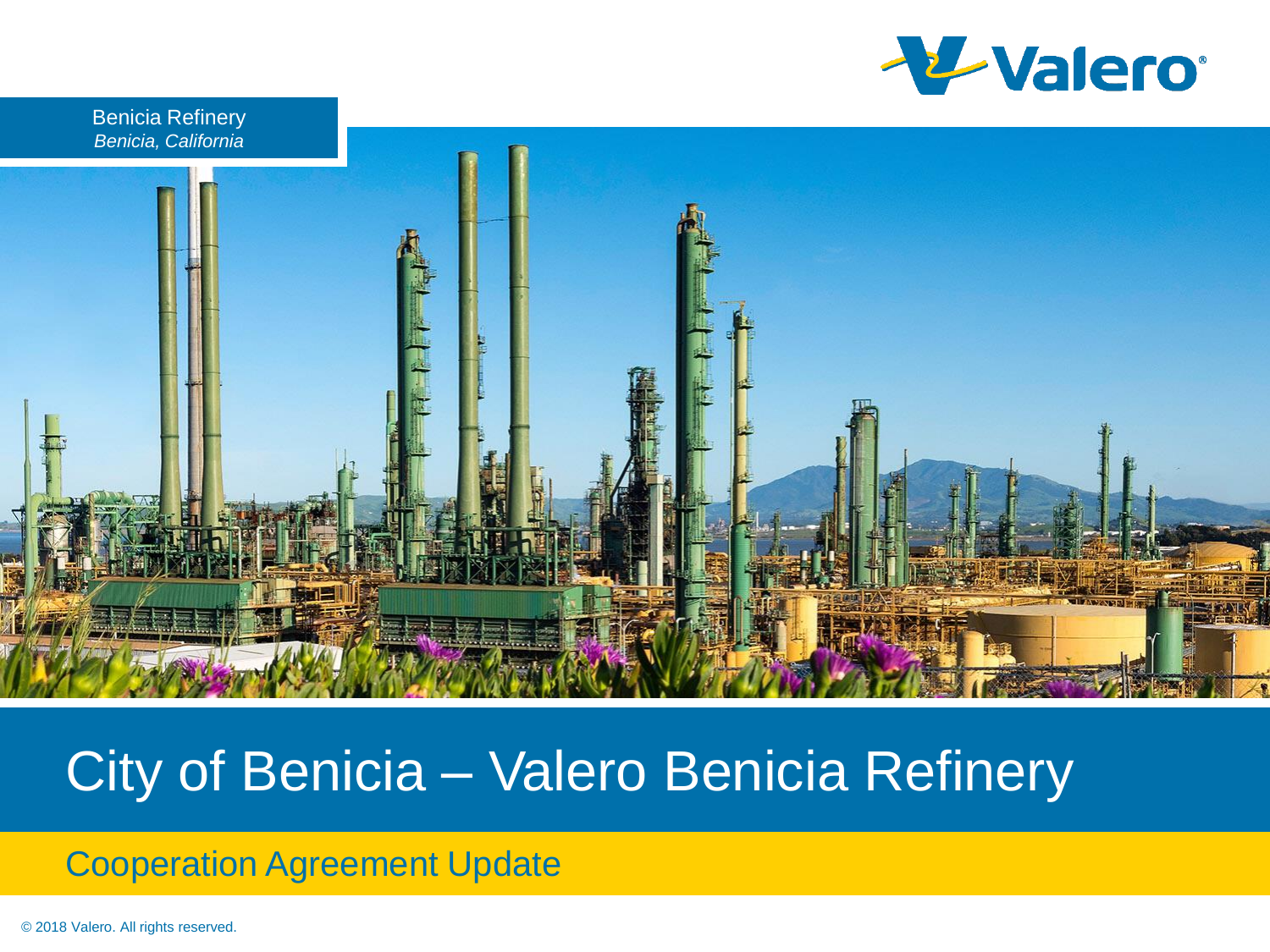# City of Benicia – Valero Benicia Refinery Cooperation Agreement

#### • Portable Air Monitoring Equipment

- Prior to the agreement, the refinery donated 6 portable air monitors to the Benicia Fire Department to detect specific chemicals and particulates throughout the city
- The Benicia Fire Department will provide Valero with air monitoring data results if an incident occurred at the refinery in which a chemical or compound was out of range.
	- $\circ$  The refinery is not aware of any incidents over the past 12 months that have required the Fire Department to disclose data to the refinery

#### • Risk Management Plan (RMP)

- Valero shall provide a copy of the (RMP) to the Benicia Fire Department.
- The City shall be entitled to make any non-confidential elements of the RMP available to the public for review on the city's Public Information Bank [\(PIB](https://www.ci.benicia.ca.us/vertical/sites/{F991A639-AAED-4E1A-9735-86EA195E2C8D}/uploads/2019_Cal_ARP_VALERO_REDACTED_FINAL_PDF.PDF)) website.
- Process Safety Performance Indicators Report (PSPI)
	- Valero shall provide a copy of the PSPI Report to the Benicia Fire Department.
	- The City shall be entitled to post the PSPI available to the public for review on the city's Public Information Bank [\(PIB\)](https://www.ci.benicia.ca.us/vertical/sites/{F991A639-AAED-4E1A-9735-86EA195E2C8D}/uploads/2019_Valero_Process_Safety_Performance_Indicators_Report.pdf) website.

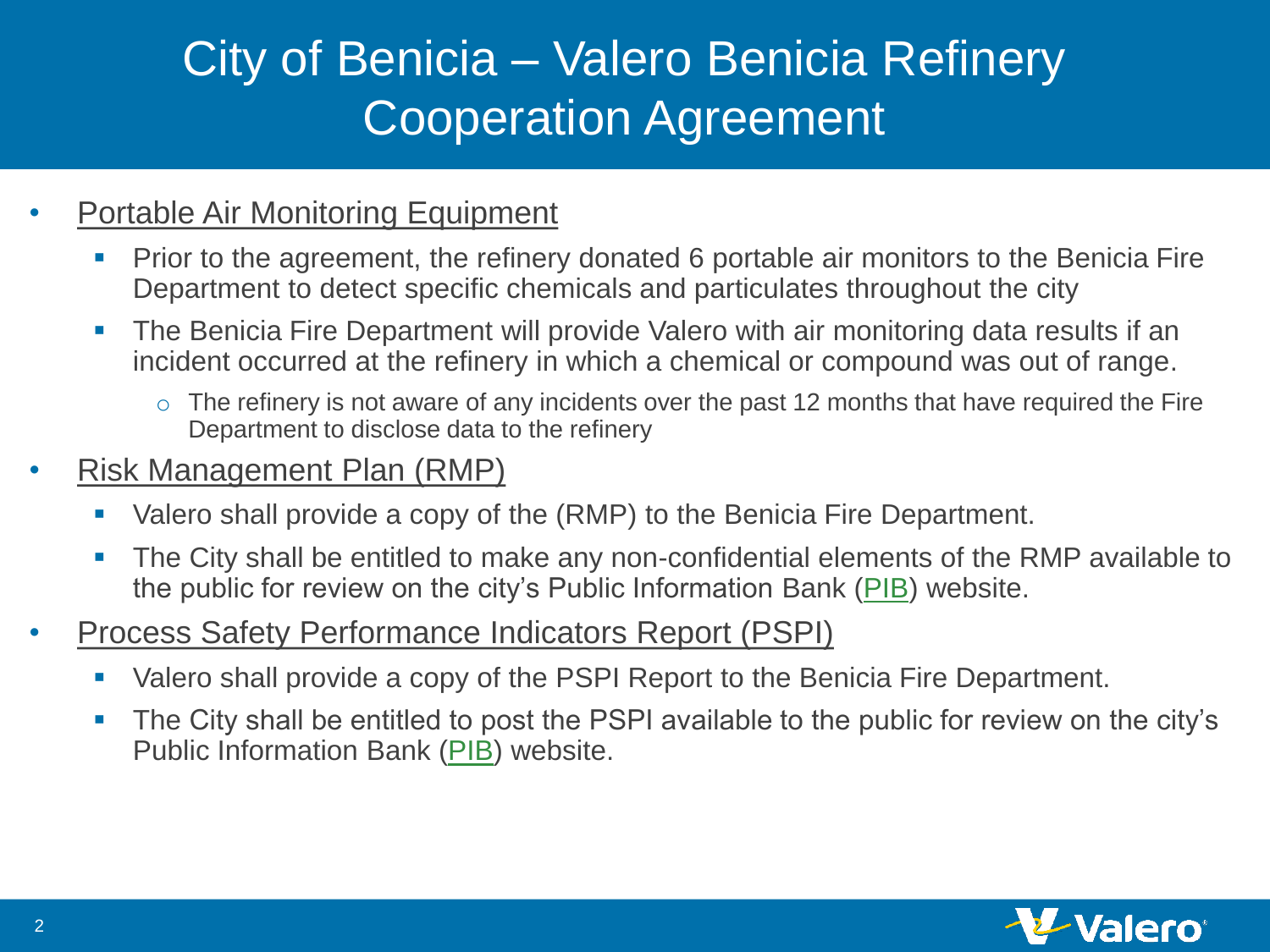# City of Benicia – Valero Benicia Refinery Cooperation Agreement

- Hazardous Materials Incident Notification Policy
	- Valero shall comply with the immediate notification and follow-up reporting requirements of the [City of Benicia Hazardous Materials Incident Notification Policy](https://www.ci.benicia.ca.us/vertical/sites/{F991A639-AAED-4E1A-9735-86EA195E2C8D}/uploads/Hazardous_Materials_Incident_Notification_Policy.pdf)
		- o The refinery continues to communicate with the Benicia Fire Department regarding refinery incidents that prompt an activation level and the City uploads the notification onto the [PIB](https://www.ci.benicia.ca.us/index.asp?SEC=D47F5F29-2E73-4FBF-88FD-7E5C3827651B&DE=020698BB-9BC3-4B2F-AD16-B1ED3CE4DDB8&Type=B_BASIC)

#### Incident Investigation Reports

- Valero shall provide a copy of any report made to the Benicia Fire Department on or before the date on which Valero provides such Investigation Reports to the Solano County Unified Program Agency.
- The City shall be entitled to post any and all non-confidential Investigation Reports on the city's Public Information Bank (PIB) website.
	- o The March 23, 2019 FGS Stack CO Exceedance Root Cause Analysis has been uploaded onto the [PIB](https://www.ci.benicia.ca.us/vertical/sites/{F991A639-AAED-4E1A-9735-86EA195E2C8D}/uploads/2019-07-25_Valero_FGS_Root_Cause_Analysis(2).pdf)
	- o The March 13, 2019 Solano County FGS Investigation Report has been uploaded onto the [PIB](https://www.ci.benicia.ca.us/vertical/sites/{F991A639-AAED-4E1A-9735-86EA195E2C8D}/uploads/2019-08-26_Solano_County_FGS_Investigation_Report(1).pdf)
- Valero Emergency Procedures Manual
	- Valero shall solicit comments on the Valero Emergency Procedures Manual from the Chief of the Benicia Fire Department in connection with each review and update.
		- o Benicia Fire Department met with Valero Fire Chief Joe Bateman on Monday, July 13<sup>th</sup> to review and update the Valero Emergency Procedures Manual

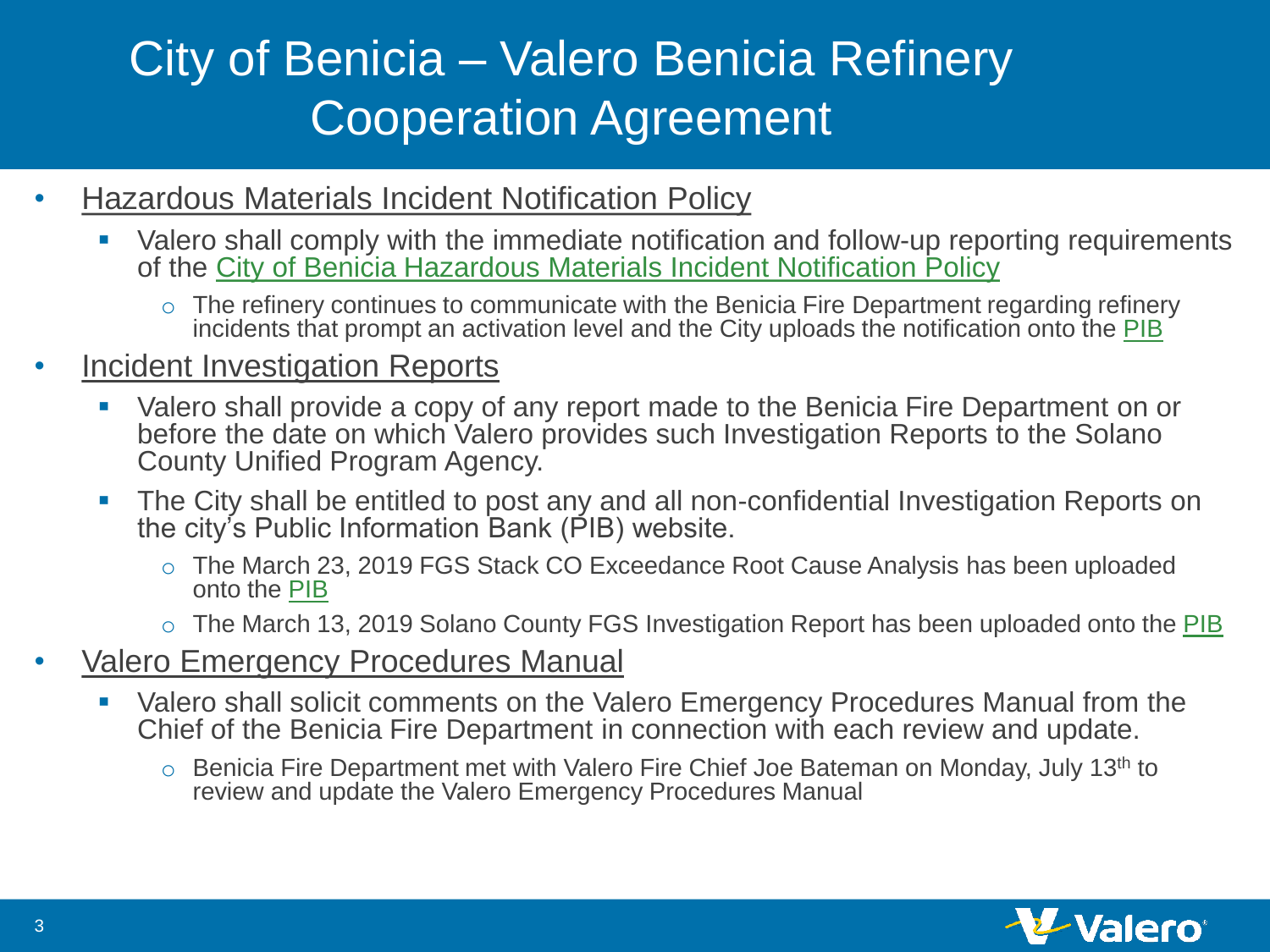# City of Benicia – Valero Benicia Refinery Cooperation Agreement

- Emergency Operations Center (EOC) Coordination
	- Whenever the City notifies Valero that the City EOC has been activated for an emergency that may impact the refinery, Valero shall immediately dispatch a representative to the City EOC to assist and coordinate the City's and/or Valero's response to the emergency
		- $\circ$  The refinery has not had an incident requiring activation of our EOC over the past 12 months

### **Emergency Response Training**

- **The City and Valero shall attend and participate in a joint field training of emergency** response crews in a simulated refinery incident
	- $\circ$  On September 5, 2019, the refinery held an emergency response drill and Benicia Fire Department participated in this joint field training exercise. We continue to collaborate with Benicia Fire & Cal-Star for Heli-Pad trainings
- Valero Community Advisory Panel (CAP)
	- The Benicia Fire Chief or Division Chief shall attend Valero CAP meetings
		- o Benicia Fire Department has consistently attended, presented and participated during the last 4 CAP meetings
- Valero Funding of Liaison Position
	- Valero shall pay to the City of Benicia \$278,000.00 to reimburse the City for the actual cost of hiring and retaining one additional City of Benicia Division Fire Chief who will act as the Benicia Fire Department Public Liaison for Hazardous Materials to manage the agreement.
		- o On May 27, 2020, Valero hand-delivered a check for \$281,058.00 to fund the Liaison position. This amount included the annual Consumer Price Index adjustment.